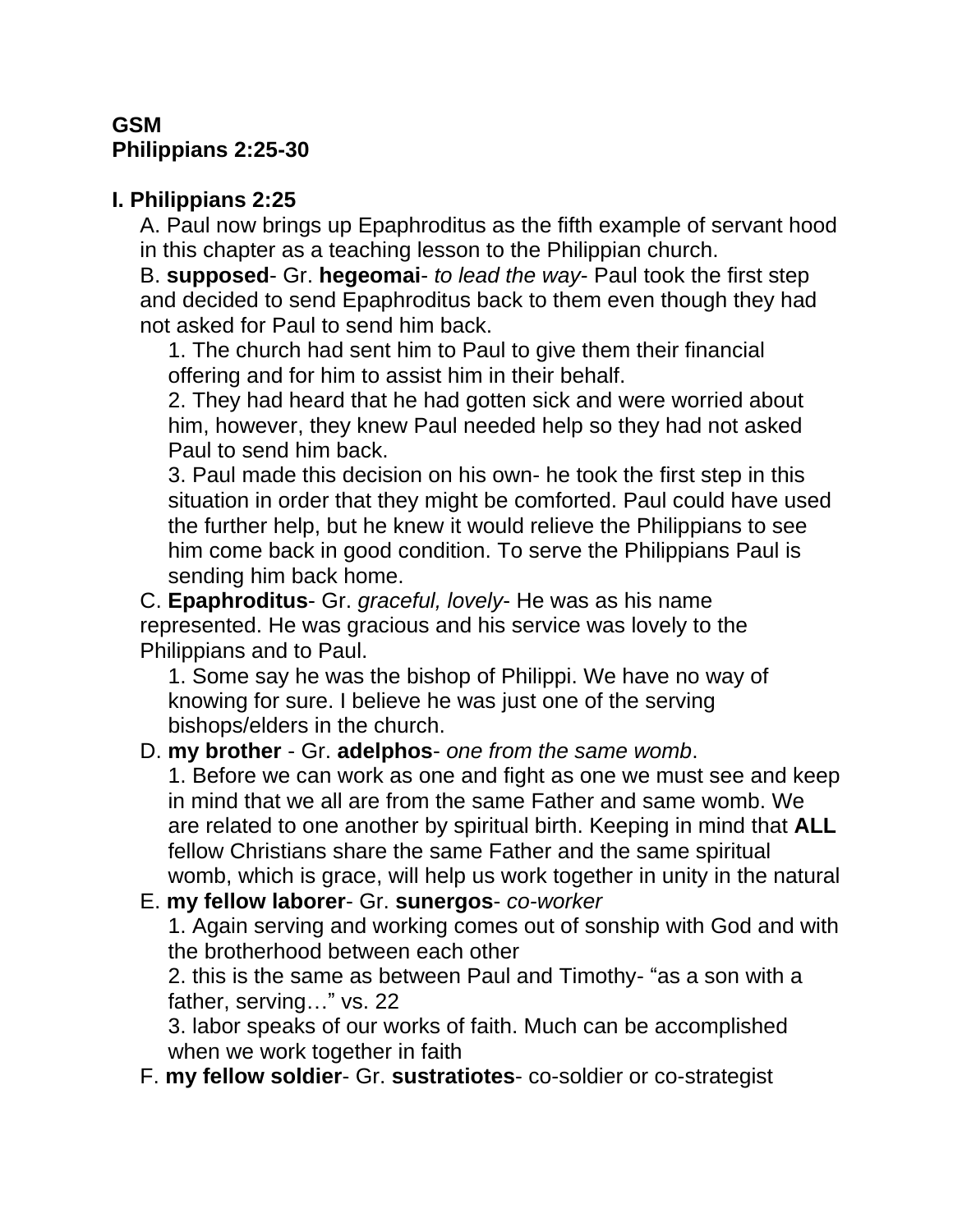G. "Brothers" speak of our **relationship with God** and **to fellow Christians**, "co-laborers" speaks of our **relation to the world and the lost**, and "fellow soldiers" speaks of our **relation to our common enemy- Satan and his cohorts**. We need to get this in proper order-

Brother, worker, soldier. Often times instead of fighting **for** one another, we fight **against** one another. Instead of having our back protected by each other we get our back stabbed by each other. We need to lift up our visor often on the battlefield and recognize the soldier next to us is our brother.

H. To be effective in these three areas- in the church, in the world, and against our enemy- we must be in unity. It all starts with our relationship however with God and each other.

I. **But your messenger**- Gr. **apostolos**- *sent one with authority*

1. This does not mean he was an apostle **of the Lord**. He was an apostle of the church at Philippi.

2. There are **5 classes or different kinds of apostles**- 4 of them are apostles of God and of the Lord Jesus and 1 class are apostles or delegates of churches or groups of people and not from the Lord directly.

a. **1st class- Jesus Christ**- He is the only one in this category! He is called the **Apostle** and High Priest of our confession- **Hebrews 3:1**

b. **2nd class- twelve apostles of the Lamb**- the twelve disciples of Jesus- Matthais replaced Judas

c. **3rd class**- **Foundational apostles of the Lord**- **Ephesians 2:19-20**

1a. These men laid down the foundational doctrines of the NT. and had their part in the writing of the NT and establishing the NT church- **Ephesians 3:4-5**

2a. **1 Cor. 3:10**- Paul was a foundational apostle for the church 3a. Apostle John was the last foundational apostle of the church- He was the last to write scripture

## d. **4th class**- **Equipping Apostles**- **Ephesians 4:11**

1. This class of apostles are still in the church and in the earth. They will be here until Christ comes back. We need maturing and equipping until Christ returns. These apostles start churches and new works for God. They are sent out by the Lord often in connection with a home church- ex. Paul and Antioch.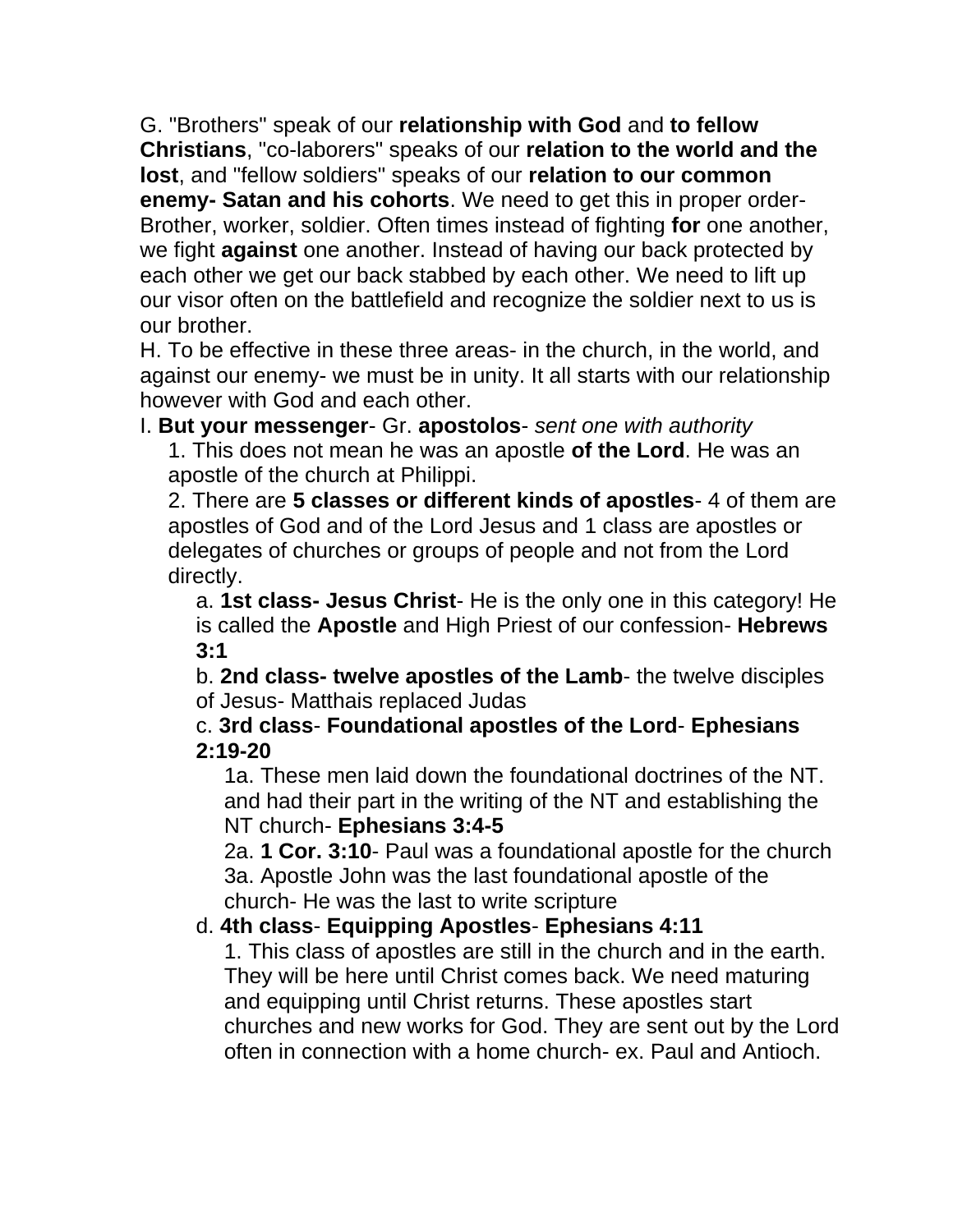#### c. **5th class**- **those sent as delegates by churches or groups**-

these are sent ones but not from the Lord Himself- Epaproditus is one of this apostles of the church of Philippi sent to aid Paul.

J. **ministered**- Gr. **leitourgos**- *we get the English word liturgy from this. This word means one who performs religious service for God*. It was used of serving in the temple. We can treat every thing we do as sacred service as priests to God, even doing the laundry or dishes! Ex. Brother Lawrence.

1. Epaphroditus served from his heart in such a way that he saw everything he did as service to God Himself. He served Paul as if He was doing it for Jesus Himself.

2. **Colosssians 3:17-** Do everything in His name.

3. **Colossians 3:23**- it is easier to do all the natural duties man asks from us, when we turn all those things in acts of worship and service to Christ Himself

K. **to my wants**- Gr. **chreia**- lit. necessities or needs, not wants or whims.

1. Those under you should serve to meet your needs not your whims. 2. It greatly displeases the Lord to use or abuse people under you for your fleshly whims

#### **II. Philippians 2:26**

A. **For he longed after**- Gr. **epipotheo**- *to yearn after*- this is the same word Paul used of himself longing after the Philippians.

B. **Full of heaviness**- Gr. **ademoneo**- pres. tense*- to be distressed in mind; to be greatly burdened.*

- 1. This word only occurs two other times in the NT. Both refer to the distress of the Lord Jesus in the Garden of Gethsemane.
- 2. This man had such a heart for others, that he became greatly troubled the others knew that he was sick unto death and might be worried about him!
- 3. This exemplifies the laying aside of self even in the midst of our own problems. This was like Jesus who thought of others while on his cross- He prayed for those who crucified him, he ministered salvation to the thieves, he cared for his mother, and looked to God in trust.

C**.Because you heard he was sick-** Gr. **astheneo**- *in a weakened state*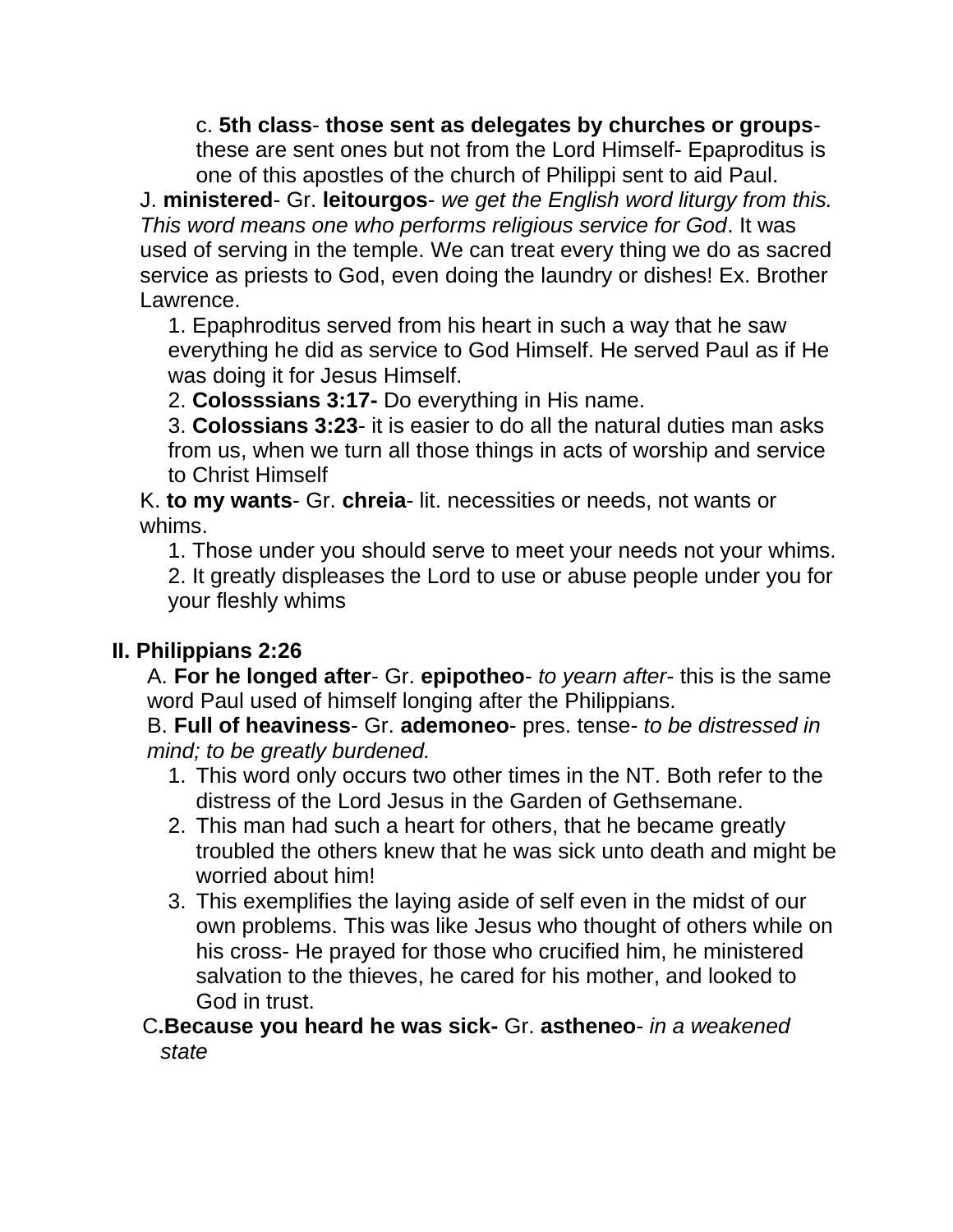### **III. Philippians 2:27**

- A. **Was nigh unto death** Gr. **paraplesion** *next door neighbors*-Epaphroditus was right next door to death. He and death were neighbors.
- B. **But God had mercy on him** God healed him. When we get answers to prayer the focus needs to be on God and not we who prayed or believed. We do not know if Paul prayed for him, someone else, or Epaphroditus himself believed God. All we know is that the mercy of God was revealed. This is the way it should be!
	- 1. Often we want to secretly take credit for answered prayer.
	- 2. Jesus would often tell people after He healed them not to tell anyone but give glory to God. **Luke 5:14**
- C. **Not on him only, but also on me** God had mercy also on Paul. God desires to show mercy. Sometimes when our faith is weak for healing or for anything else it will be strengthened when we place it in God's mercy. God gives mercy when we have not done everything right. Mercy relieves suffering even if we have a part to play in it.
- D. **Sorrow upon sorrow** Gr. **lupe** *sorrow, pain, grief- sorrow stacked upon sorrow*. Many think that if you have a great revelation of God and have strong faith that you will never experience sorrow, pain, or grief. This is not true. We will experience this but we will also experience the great comfort and deliverance of God as well
	- 1. **2 Cor. 1:5** sufferings abound but so does comfort
	- 2. **2 Cor. 6:10** sorrowing [pres. tense] but always rejoicing
	- 3. **Ps. 34:19** We will all face afflictions but the Lord delivers from the all!

## **IV. Philippians 2:28**

- A. Paul is sending Epaphroditus back more quickly than was planned or even what is expedient for Paul, because he knows it will be a comfort to the Philippians
- B. **That I be less sorrowful** Paul will be less sorrowful when the Philippians are comforted. Paul and Epaphroditus have the same heart as Jesus. Even though Paul is suffering in prison and could use the help, he is sending Epaphroditus back to them because it would make them feel better. Paul is putting them before himself and what he wants.